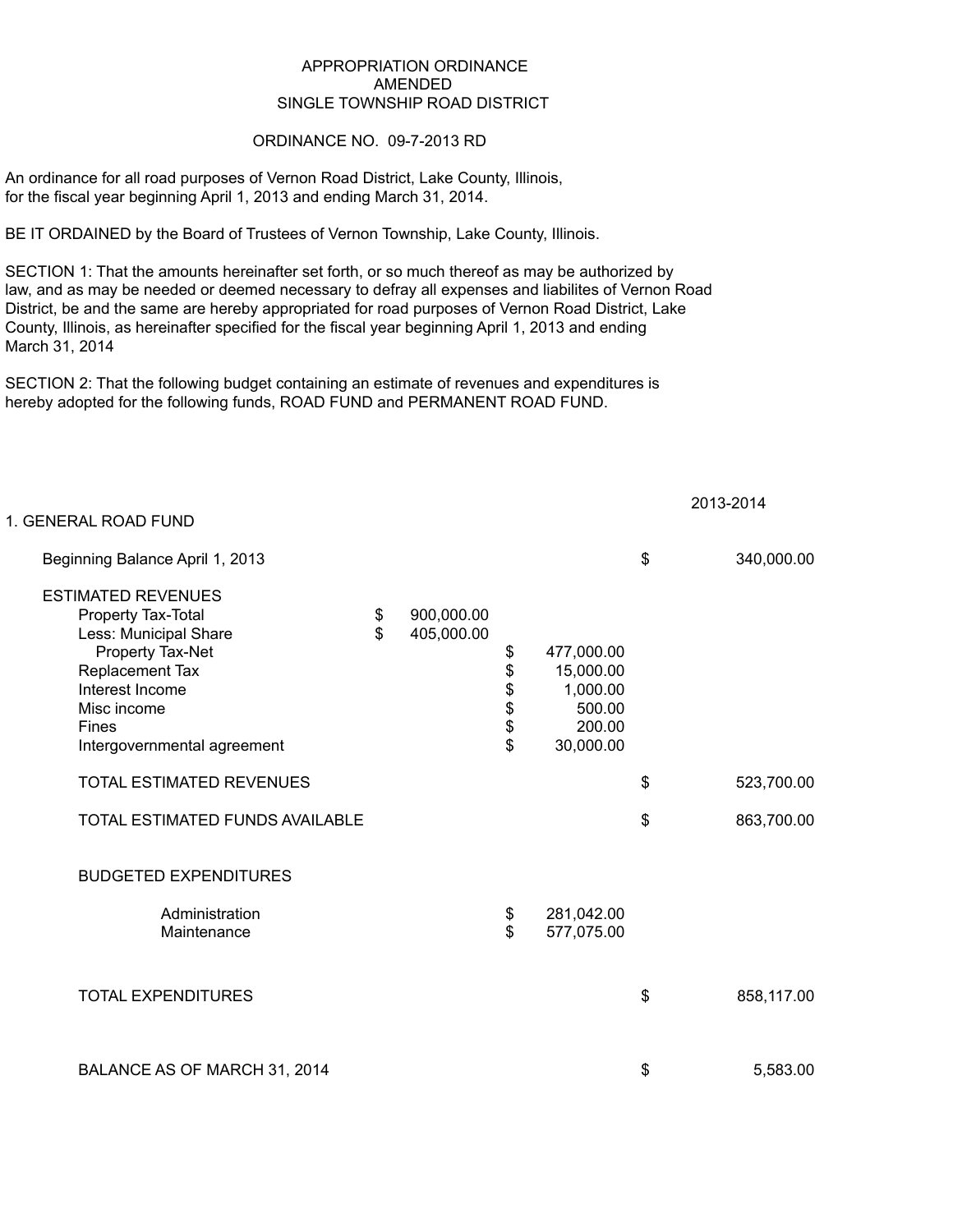| <b>ADMINISTRATION</b><br>Personnel                                                                                                                                                                                                                                |                                                                      |                                                                                                                                            |                  |
|-------------------------------------------------------------------------------------------------------------------------------------------------------------------------------------------------------------------------------------------------------------------|----------------------------------------------------------------------|--------------------------------------------------------------------------------------------------------------------------------------------|------------------|
| Salaries<br>Health Insurance<br><b>Social Security Contribution</b><br><b>Retirement Contribution</b><br>Unemployment Ins                                                                                                                                         | \$<br>\$<br>\$<br>\$<br>\$                                           | 45,000.00<br>124,000.00<br>5,642.00<br>6,000.00<br>900.00                                                                                  |                  |
|                                                                                                                                                                                                                                                                   |                                                                      |                                                                                                                                            | \$<br>181,542.00 |
| <b>Contractual Services</b><br><b>Risk Management Contribution</b><br>Telephone<br>Rentals<br><b>Travel Expenses</b><br>Training<br>Postage<br>Publishing<br><b>Accounting Services</b><br><b>Legal Services</b><br><b>Dues</b><br>Uniforms<br>Licenses & Testing | \$<br>\$<br>\$<br>\$<br>\$<br>\$<br>\$<br>\$<br>\$<br>\$<br>\$<br>\$ | 25,500.00<br>9,500.00<br>3,000.00<br>2,000.00<br>600.00<br>2,700.00<br>5,000.00<br>5,000.00<br>20,000.00<br>1,250.00<br>5,000.00<br>950.00 |                  |
|                                                                                                                                                                                                                                                                   |                                                                      |                                                                                                                                            | \$<br>80,500.00  |
| Commodities<br><b>Office Supplies</b>                                                                                                                                                                                                                             | \$                                                                   | 4,000.00                                                                                                                                   | \$<br>4,000.00   |
| Capital Outlay<br>Equipment                                                                                                                                                                                                                                       | \$                                                                   | 5,000.00                                                                                                                                   |                  |
| <b>Total Capital Outlay</b>                                                                                                                                                                                                                                       |                                                                      |                                                                                                                                            | \$<br>5,000.00   |
| <b>Other Expenditures</b><br>Miscellaneous Expenses<br>Municipal Replacement Tax<br><b>Bonds</b>                                                                                                                                                                  | \$<br>\$<br>\$                                                       | 4,000.00<br>6,000.00                                                                                                                       |                  |
| Total other expenditures                                                                                                                                                                                                                                          |                                                                      |                                                                                                                                            | \$<br>10,000.00  |
| TOTAL ADMINISTRATION                                                                                                                                                                                                                                              |                                                                      |                                                                                                                                            | \$<br>281,042.00 |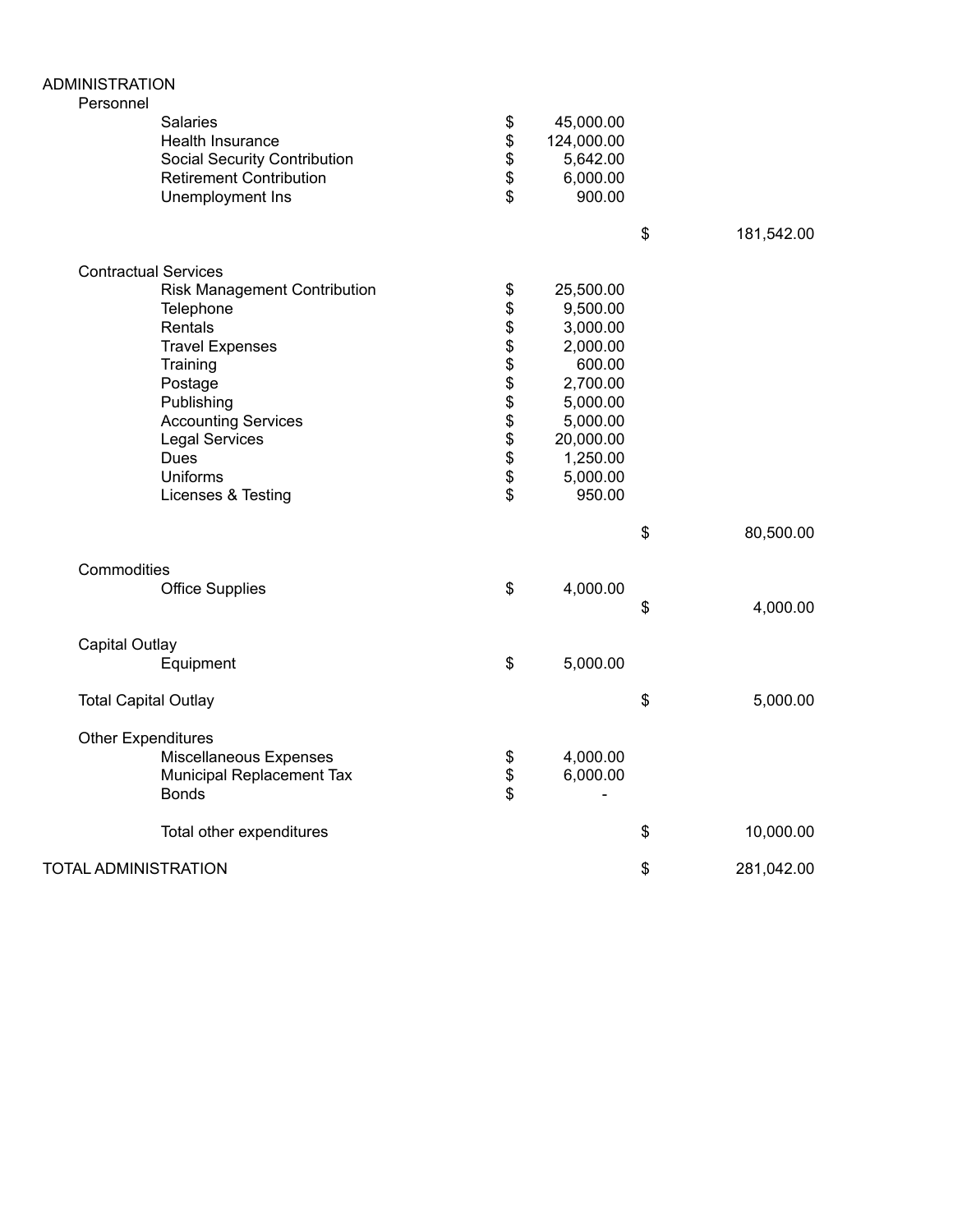## MAINTENANCE

| Personnel                                           |                  |                  |
|-----------------------------------------------------|------------------|------------------|
| Salaries                                            | \$<br>45,000.00  |                  |
| <b>Social Security Contribution</b>                 | \$<br>17,185.00  |                  |
| <b>IMRF</b>                                         | \$<br>23,985.00  |                  |
|                                                     |                  | \$<br>86,170.00  |
| <b>Contractural Services</b>                        |                  |                  |
| Maintenance Service Building                        | \$<br>41,000.00  |                  |
| Maintenance Service - Equipment                     | \$<br>20,000.00  |                  |
| Maintenance Service - Road                          | \$<br>35,905.00  |                  |
| Maintenance Service - Bridge                        | \$<br>5,000.00   |                  |
| Maintenance Service - Snow Removal                  | \$<br>5,000.00   |                  |
| <b>Utilities</b>                                    | \$<br>40,000.00  |                  |
| Rentals                                             | \$<br>6,000.00   |                  |
| Refuse                                              | \$<br>15,000.00  |                  |
| <b>Engineering Services</b>                         | \$<br>5,000.00   |                  |
|                                                     |                  |                  |
|                                                     |                  | \$<br>172,905.00 |
| Commodities                                         |                  |                  |
| Automotive Fuel/Oil                                 | \$<br>15,000.00  |                  |
| <b>Operating Supplies</b>                           | \$<br>20,000.00  |                  |
|                                                     |                  | \$<br>35,000.00  |
| <b>Captial Outlay</b>                               |                  |                  |
| <b>Building</b>                                     | \$<br>41,000.00  |                  |
| Other Improvements                                  | \$<br>10,000.00  |                  |
| Land Acquisition /Construction                      | \$<br>5,000.00   |                  |
| Equipment                                           | \$<br>223,000.00 |                  |
|                                                     |                  | \$<br>279,000.00 |
|                                                     |                  |                  |
| <b>Other Expenditures</b><br>Miscellaneous Expenses | \$<br>4,000.00   |                  |
|                                                     |                  |                  |
|                                                     |                  | \$<br>4,000.00   |
| <b>TOTAL MAINTENANCE</b>                            |                  | \$<br>577,075.00 |
|                                                     |                  |                  |
| <b>ESTIMATED EXPENDITURES</b>                       |                  | \$<br>858,117.00 |
| ESTIMATED CASH ON HAND MARCH 31, 2014               |                  | \$<br>5,583.00   |
|                                                     |                  |                  |
| ESTIMATED CASH ON HAND/APPROPRIATIONS               |                  | \$<br>863,700.00 |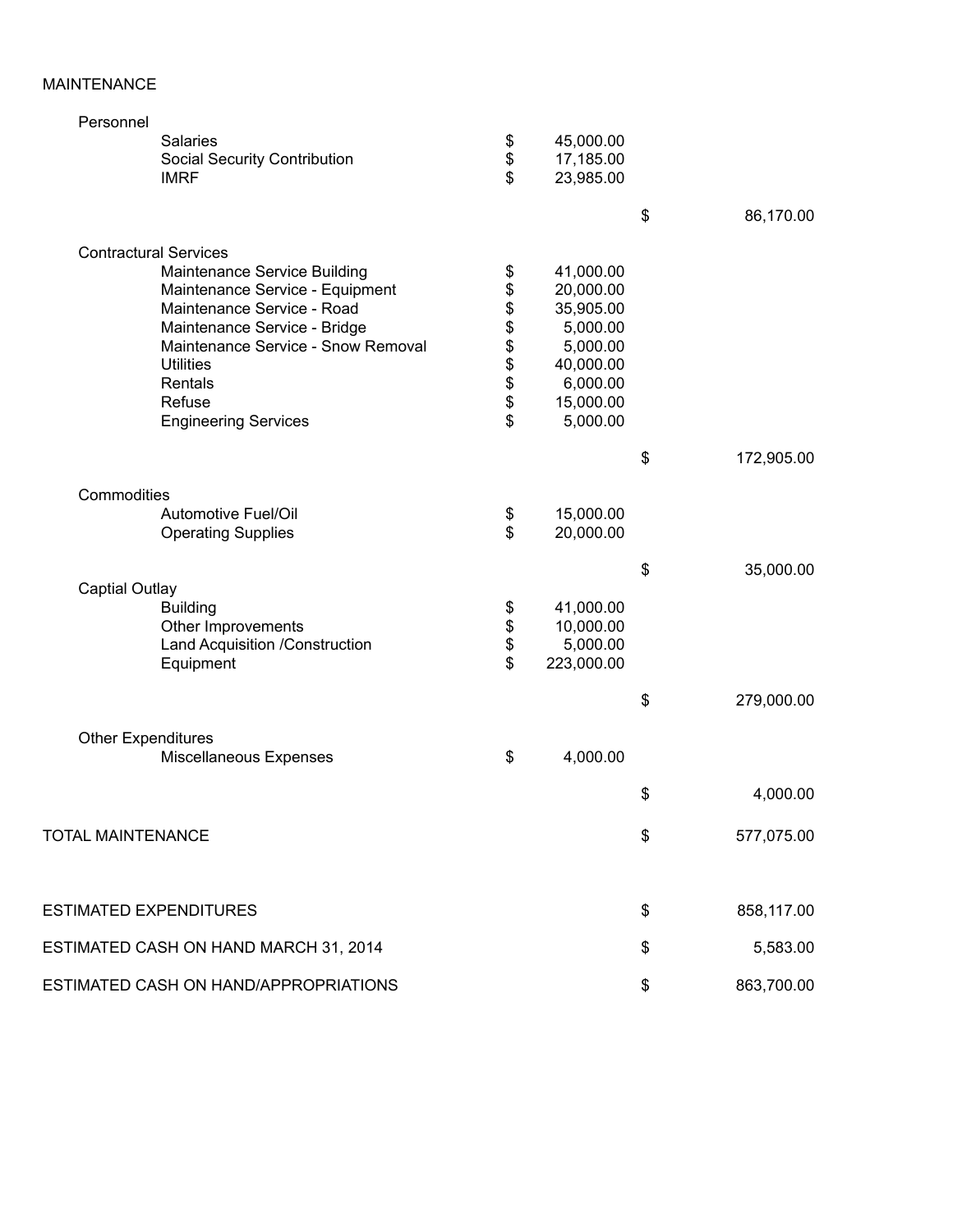2013-2014

| Beginning Balance April 1, 2013                                                                                                                                      | \$                  | 830,000.00                                                                   |                    |
|----------------------------------------------------------------------------------------------------------------------------------------------------------------------|---------------------|------------------------------------------------------------------------------|--------------------|
| <b>Estimated Revenues</b><br>700,000.00<br>Property Tax<br>\$<br>2,000.00<br>Interest Income<br>\$<br>500.00<br>Misc Income<br>\$<br><b>Total Estimated Revenues</b> | \$                  | 702,500.00                                                                   |                    |
| PTEL Adj: Monies returned to county                                                                                                                                  |                     |                                                                              | \$<br>320,000.00   |
| <b>Total Estimated Funds Available</b>                                                                                                                               |                     |                                                                              | \$<br>1,212,500.00 |
| <b>Budgeted Expenditures</b>                                                                                                                                         |                     |                                                                              |                    |
| Personnel<br>Salaries<br><b>Social Security Contributions</b><br><b>IMRF</b>                                                                                         | \$<br>$\frac{1}{3}$ | 352,500.00<br>24,379.00<br>27,500.00                                         |                    |
|                                                                                                                                                                      |                     |                                                                              | \$<br>404,379.00   |
| <b>Contractural Services</b><br>Maintenance Service-Road<br>Drainage<br>Road Improvements<br>Rentals<br><b>Engineering Services</b><br>Land ROW                      | \$<br><b>88888</b>  | 40,000.00<br>200,000.00<br>400,000.00<br>10,000.00<br>30,000.00<br>10,000.00 |                    |
|                                                                                                                                                                      |                     |                                                                              | \$<br>690,000.00   |
| Commodities<br>Automotive Fuel/Oil<br><b>Maintenance Supplies</b><br><b>Operating Supplies</b>                                                                       | \$<br>\$<br>\$      | 21,199.00<br>50,000.00<br>35,000.00                                          |                    |
|                                                                                                                                                                      |                     |                                                                              | \$<br>106,199.00   |
| <b>Other Expenditures</b><br>Miscellaneous Expenses                                                                                                                  | \$                  | 5,000.00                                                                     |                    |
|                                                                                                                                                                      |                     |                                                                              | \$<br>5,000.00     |
| <b>ESTIMATED EXPENDITURES</b>                                                                                                                                        |                     |                                                                              | \$<br>1,205,578.00 |
| ESTIMATED CASH ON HAND MARCH 31, 2014                                                                                                                                |                     |                                                                              | \$<br>6,922.00     |
| ESTIMATED CASH ON HAND/APPROPRIATIONS                                                                                                                                |                     |                                                                              | \$<br>1,212,500.00 |